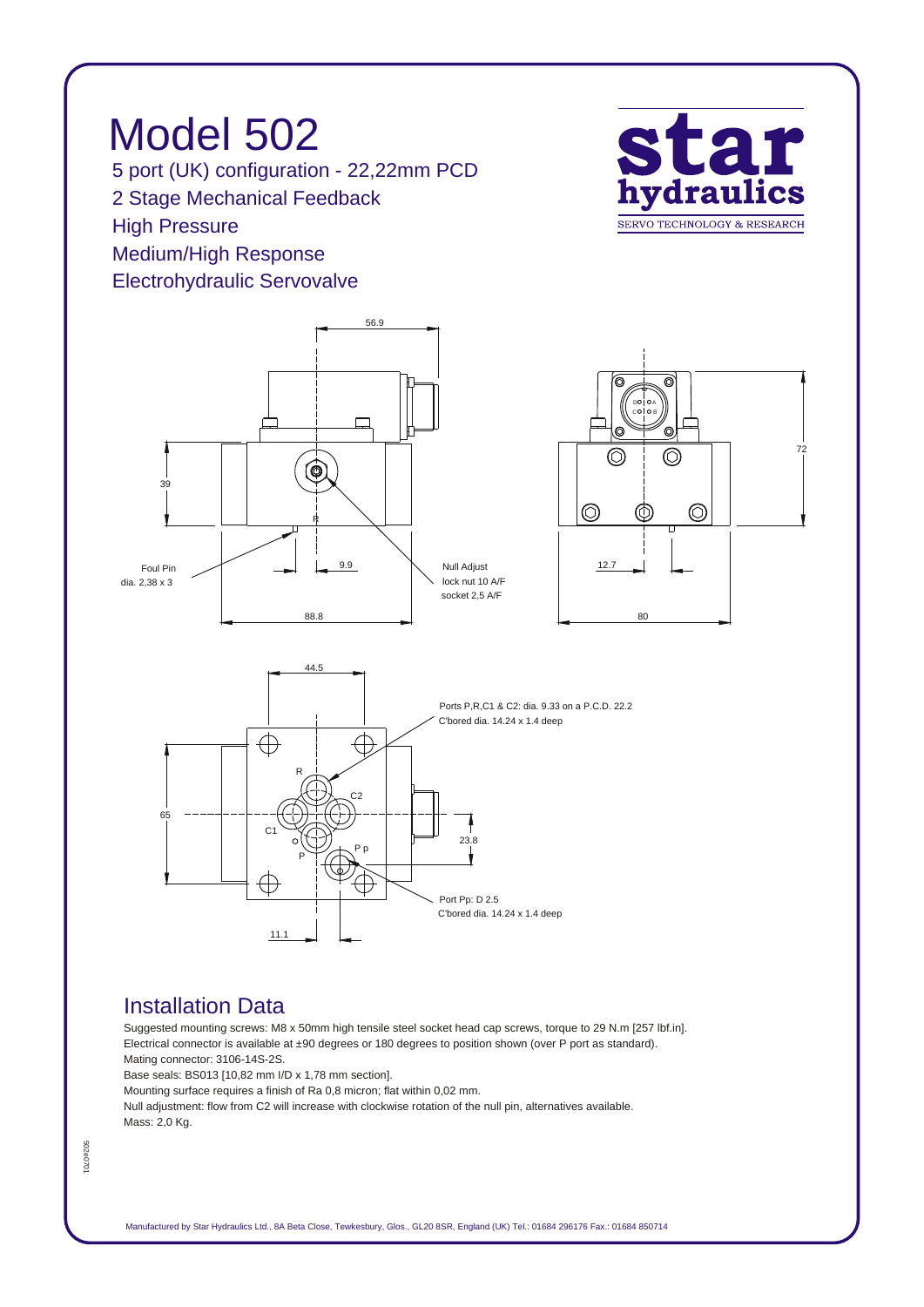## *Technical Specification*

| Threshold                                                                 | < 0,5% without dither                                                     |
|---------------------------------------------------------------------------|---------------------------------------------------------------------------|
| <b>Hysteresis</b>                                                         | < 3,0% without dither                                                     |
| Null bias                                                                 | $< 2,0\%$                                                                 |
| Null shift with<br>40°C temperature change<br>80% to 110% pressure change | $< 2.0\%$<br>$< 2.0\%$                                                    |
| Pressure gain                                                             | >30% supply pressure for 1% rated input signal,<br>can be as high as 100% |
| Supply pressure<br>minimum recommended<br>maximum continuous              | 15 bar<br>500 bar (main stage only)                                       |
| Proof pressure<br>at pressure port<br>at return port                      | 150% max supply pressure<br>100% max supply pressure                      |
| Burst pressure return port open                                           | 250% max supply pressure                                                  |
| External leakage                                                          | zero                                                                      |
| Operating temperature range                                               | -20 $^{\circ}$ C to +130 $^{\circ}$ C                                     |
| Fluid                                                                     | Petroleum based mineral oil<br>10 to 110 cSt at 38°C                      |
| Seal material                                                             | Fluorocarbon<br>other materials on request                                |
| Supply filtration recommended                                             | 15 micron absolute or better (Beta 15 > 75)                               |



*The nominal rated flow of a servovalve is the load flow under conditions of 100% electrical input and 70 bar total valve pressure drop. The load flow pressure characteristic closely approximates the theoretical square-root relationship of a sharp edged orifice (figure 1).*

*The flow tolerance for standard servovalves is ±10% of the nominal rated flow at ±100% input signal. Flow gain at null is determined by the relationship of the spool and bushing metering edges and may vary with standard production toleran ces, flow gain in the region of ±5% rated current from null may range from 50% to 200% of the nominal flow gain (figure 2).*

*The null leakage comprises of both pilot stage flow (tare leakage) and the second stage null leakage (table 1).*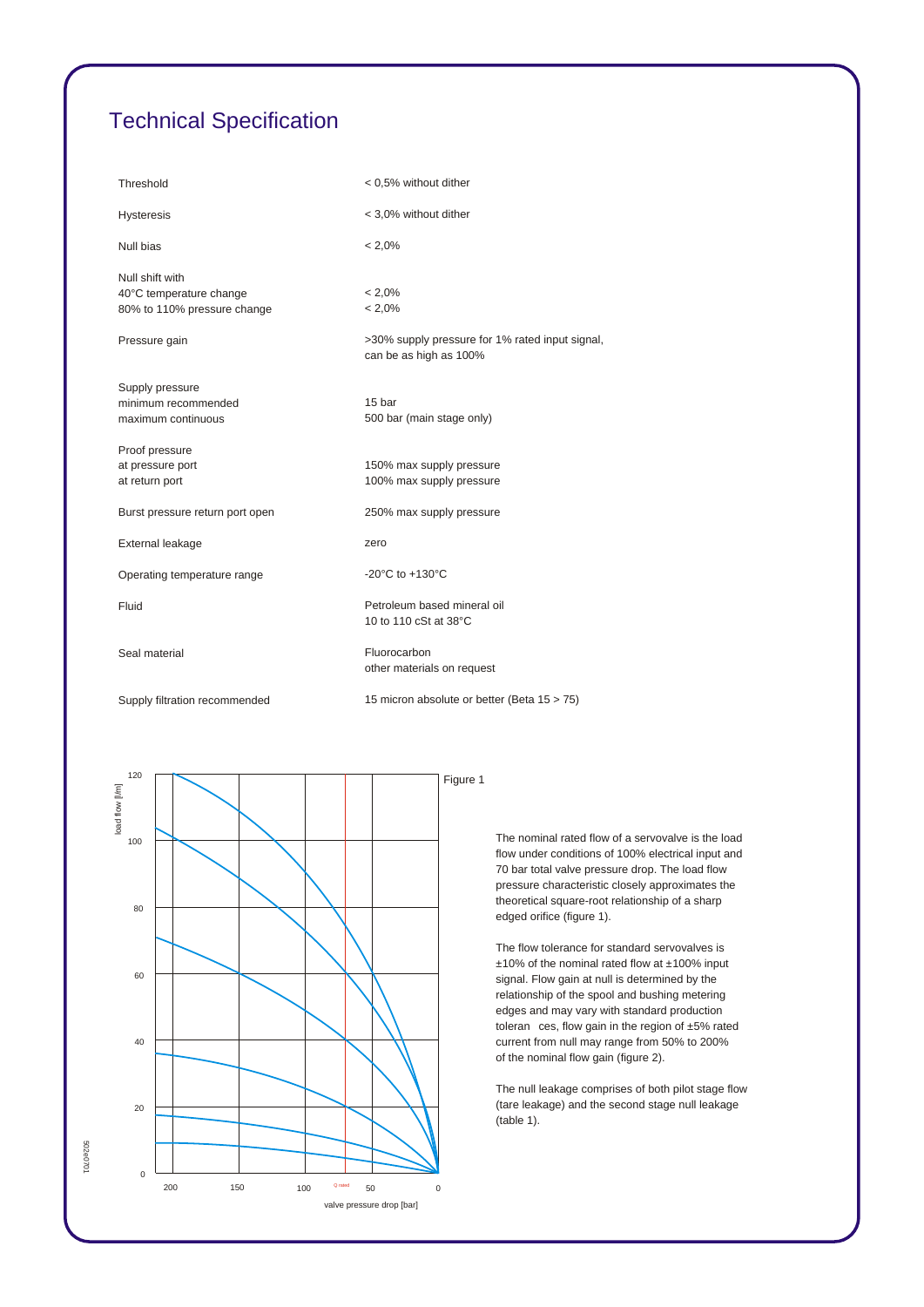

| Nominal flow ratings<br>at 70 bar differential<br>$[$ l/min $]$ | Null leakage<br>140 bar supply<br>[1/min] |
|-----------------------------------------------------------------|-------------------------------------------|
| 4                                                               | 1,0                                       |
| 10                                                              | 1,2                                       |
| 20                                                              | 1,6                                       |
| 40                                                              | 1,6                                       |
| 60                                                              | 1,6                                       |
| 75                                                              | 1,6                                       |

## *Electrical Characteristics*

| Coil Specification                           |                                 |                          | Series                           |                          | Parallel                         |  |
|----------------------------------------------|---------------------------------|--------------------------|----------------------------------|--------------------------|----------------------------------|--|
| Differential<br><b>Rated Current</b><br>[mA] | Resistance<br>per coil<br>[ohm] | Rated<br>Current<br>[mA] | Effective<br>Resistance<br>[ohm] | Rated<br>Current<br>[mA] | Effective<br>Resistance<br>[ohm] |  |
| 10                                           | 1000                            | 5                        | 2000                             | 10                       | 500                              |  |
| 15                                           | 200                             | 7,5                      | 400                              | 15                       | 100                              |  |
| 20                                           | 1200                            | 10                       | 2400                             | 20                       | 600                              |  |
| 30                                           | 300                             | 15                       | 600                              | 30                       | 150                              |  |
| 30                                           | 800                             | 15                       | 1600                             | 30                       | 400                              |  |
| 40                                           | 80                              | 20                       | 160                              | 40                       | 40                               |  |
| 60                                           | 40                              | 30                       | 80                               | 60                       | 20                               |  |
| 80                                           | 22                              | 40                       | 44                               | 80                       | 11                               |  |
| 100                                          | 27                              | 50                       | 54                               | 100                      | 13,5                             |  |
| 200                                          | 22                              | 100                      | 44                               | 200                      | 11                               |  |
| 400                                          | 22                              | 200                      | 44                               | 400                      | 11                               |  |

*Coil ratings are specified in terms of the differential rated current [mA] and the resistance per coil [ohm]*

*External connections for standard polarity (flow out of C2) are:- Parallel coil configuration: link A to C & B to D : A & C +ve, B & D -ve Series coil configuration: B & C linked : A +ve, D -ve*